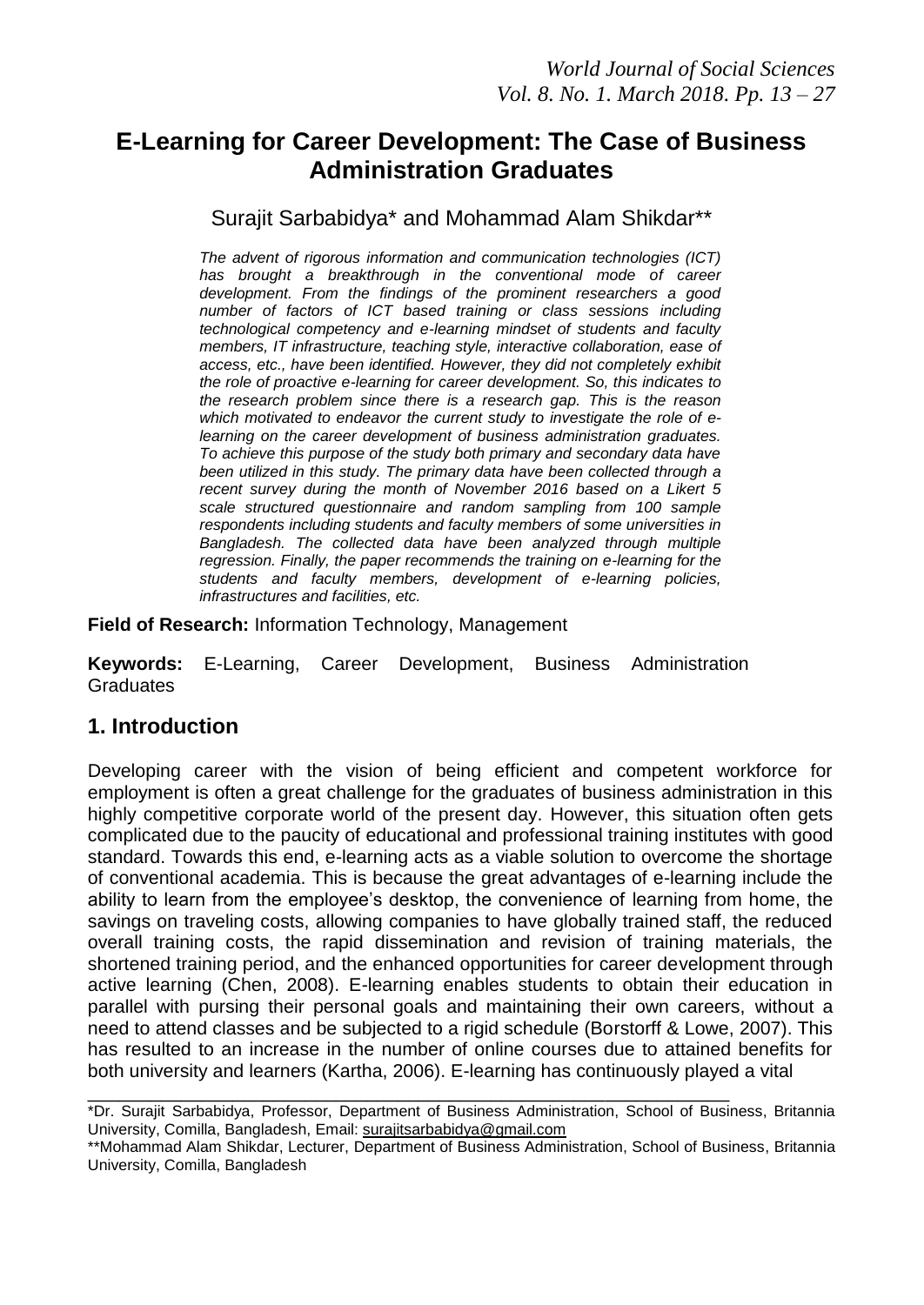contribution to the progress of academic staff and students, and the improvement in the quality of teaching method and learning management system which have resulted in increased popularity of education in different educational institutions and organizations (Basheer and Ibrahim, 2011). So, it is primarily evident that there are many factors of elearning which may become strong foundation to facilitate career development of many graduates and service holders with professional mindset. But this mode of career development has so far not been utilized to a proper extent. The significance of e-learning for career development has been acted as the principal reason or motivation to pursue the current study from the perspectives of business administration graduates.

This study has been endeavored on the basis of intensive secondary and primary data which has fulfilled one dimensional studies of the earlier days. Moreover, the findings of the study suggest the significance of e-learning for career development with proven result from statistical analysis and the application of qualitative model on gap analysis given by Parsuraman et al. (1988).

But, the current study is not free from limitations. For example, most of the studies mentioned in the literature review did not solely focus on the assessment of the impact of e-learning on the career development. Again some studies only focused either one or some aspects other than the complete subject matter of the current study. So, it is clearly evident that there is a research gap and to mitigate this gap a rigorous research is yet to be systematically attempted. With this end in view, the present study investigates the research question: "Can e-learning ensure career development of Business Administration Graduates?" However, from the context of the current research question the following hypothesis has been developed to exhibit the appropriate answer:

H0: E-learning cannot ensure career development of Business Administration Graduates.

Ha: E-learning can ensure career development of Business Administration Graduates.

From the light of the above hypothesis, the principal objective of this study is to examine the impact of e-learning on the career development of Business Administration Graduates.

Section 1 deals with introduction, Section 2 focuses on the background of the study, Section 3 contains the theoretical framework; Section 4 portrays the literature review, Section 5 defines the research problem, Section 6 goes with the methodology of the study with reliability and validity tests, Section 7 exhibits the rationale of the study, Section 8 deals with the gap analysis on the basis of perceptions and expectations of the respondents, and finally Section 9 draws a constructive conclusion with a reply to the research question and unique contribution and implications.

# **2. Background of the Study**

E-learning was first introduced in Bangladesh in 1956 by a radio broadcasting program, and later on was expanded much by the establishment of Bangladesh Open University (BOU) in 1992 (Khaled Mahmud, 2010). BOU has been offering a variety of formal and non-formal academic programs from certificate to Masters levels using print, TV, audio broadcasts, audio-cassettes and face to face tutorials as the media of delivering its academic courses (Sadeq, 2003).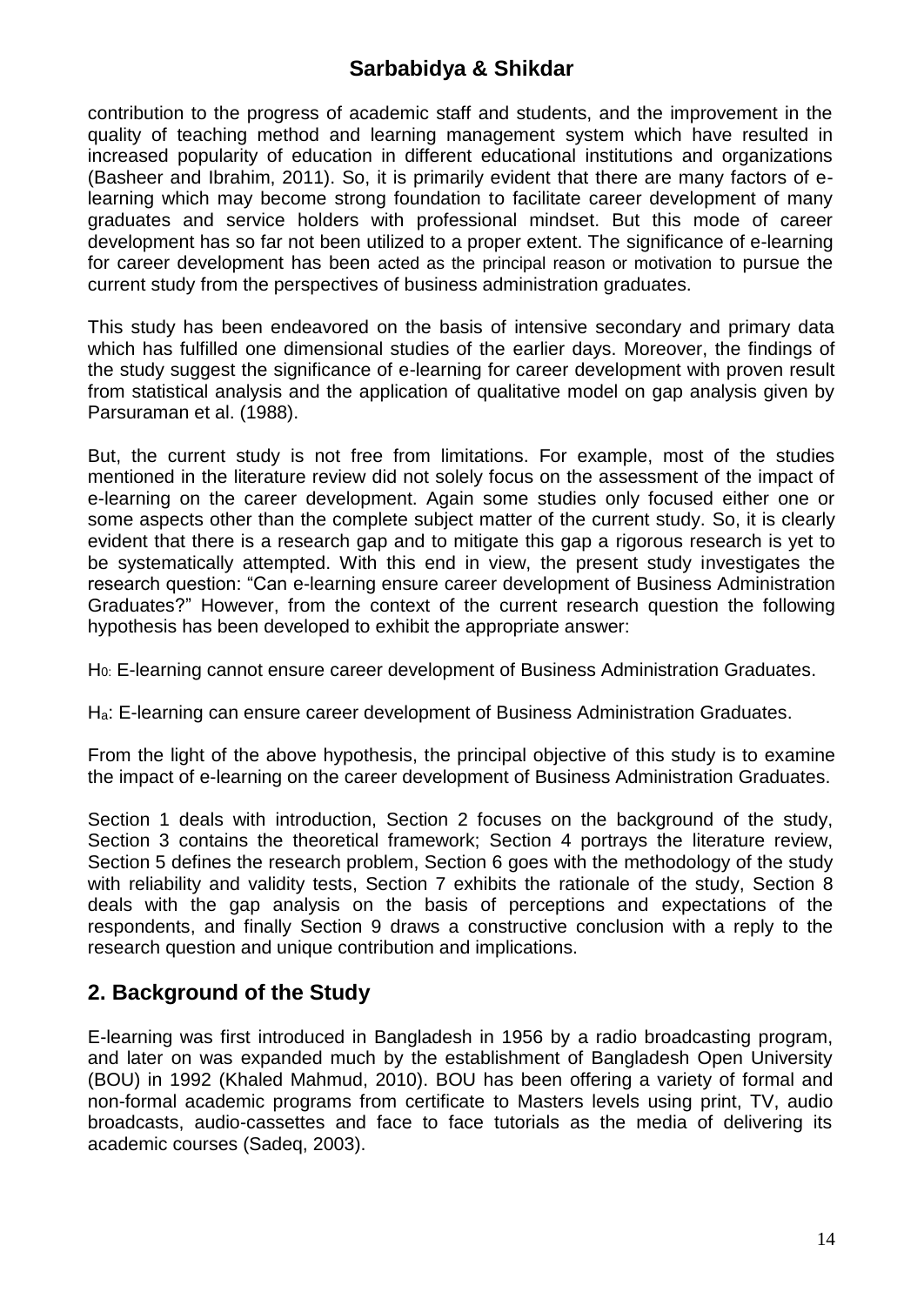In Bangladesh, ICT is being incorporated in education through support from international organizations, like the Department of International Development, UK (Shohel & Power, 2010).

Research findings over the past two decades provide some evidence as to the positive effects of the use of information and communications technology (ICT) on pupils' learning (Mumtaz, 2000; Hattie, 2009). In their study, Shohel, Mahruf and Kirkwood (2012) found the positive impact of video and audio clips of good participatory classroom practice on the understanding of lessons by the students. Similarly, teachers are also influenced by the good teaching practice and classroom behaviors demonstrated in audio-visual materials on the iPod Touch.

Having the political agenda to digitize the country: to accelerate a "Digital Bangladesh" movement so as to achieve "Vision 2021" the Government of Bangladesh has emphasized the implementation of ICT in all sectors including education (Bhuiyan, 2011).

The growth of internet and mobile users has also increased the potentials of e-learning in Bangladesh. According to the BTRC, at the end of February, 2017 the total number of mobile phone and internet subscribers has reached 129.584 million and 67.245 million respectively.

# **3. Theoretical Framework**

### **3.1 E-Learning**

In general, e-learning refers to all types of teaching methods via electronic media, including the Internet, intranets and extranets, satellite broadcasts, audio/video, interactive TV and CD-ROMs (Chang & Tung, 2008). E-learning is the learning or acquisition of knowledge distributed, facilitated and supported through the utilization of information and communication technologies (Jenkins & Hanson, 2003). In their review, Liu & Wang (2009) found out that the characteristics of e-learning process was mainly based on the internet; information dissemination and knowledge flows in the form of network courses among others. Rossi (2009) referred e-learning as the use of information and communication technologies like Web 2.0 application tools to facilitate the access to online learning/teaching resources and to provide students with collaborative environments that positively affect career development. A good number of research studies found that elearning is an approach to transfer digital materials to career oriented people via the Internet to help them continuously and autonomously engage in self-directed learning, receive training-related information, and participate in training activities (Broadbent, B, 2002, Kathawala, Y, and Wilgen, A, 2004; Wang, Y, Wang, H, and Shee, D, 2007). Though e-learning was found effective solution in the previous studies, one research study has also found an unreliable barrier of e-learning in Bangladesh. In this the finding of Khan and Hasan (2012) is noteworthy. They found that in Bangladesh, the key barriers to the use of ICT were found to be language and insufficient education and skills that facilitate the effective use of ICT. In Bangladesh, Bangla is the main spoken language, whereas English is the dominant language over the computer (software), internet and ICT supported tools.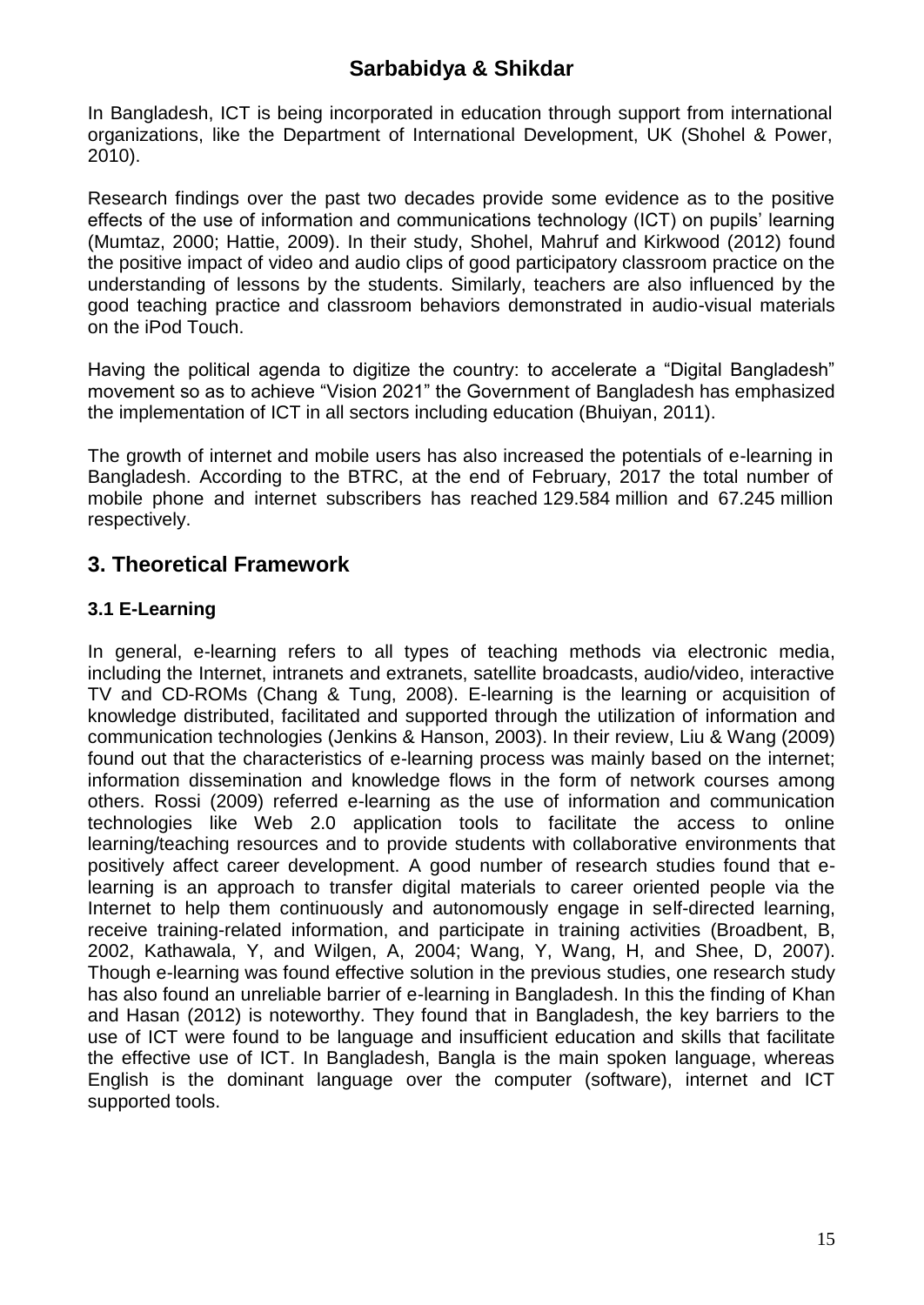### **3.2 Career Development**

Career is the evolving sequence of a person's work experiences over time an individual career is procedural and evolutionary (Arthur, Khapova and Wilderom, 2005). Career is a sequence of attitudes, activities or behaviors associated with work roles of individuals during the course of their lifetime (Gerber et al., 2009). Hence, careers are increasingly concerned with self-fulfillment and satisfaction of oneself from his or her own career (Baruch, 2006). In the holistic perspective, careers are not limited to moving up the ladder (Carlson and Rotondo, 2001) and the work sphere alone but careers include a lifelong sequence of role-related experiences of individuals (Arnold and Cohen, 2008; Hall, 2002)**.**  Career development is seen as a formalized career planning activity to develop employees who are ready for movement to different jobs, to reduce absenteeism and turnover, to cultivate the realization of individual potential, to motivate employees to establish their own career objectives and act on them, to increase the management awareness of available talent within the organization or for the organizational preparation of long-term trends that might pose opportunities or threats (Rothwell & Kazanas, 2003). Career development is the positive psychological and work-related outcomes accumulated as a result of one's work experiences (Seibert and Kraimer, 2001). While traditionally career development was confined to advancing through organizational hierarchies, today it is more broadly applied and is commonly considered to be the lifelong sequence of role-related experiences of individuals (Arnold and Cohen, 2008; Hall, 2002). Dries, Pepermans and Carlier (2008) found career development as mostly concerned with observable, measurable and verifiable attainments such as pay, promotion and occupational status. Other research studies found career development as objective success including salary, salary growth, hierarchical status, or number of employees (Arnold and Cohen, 2008).

### **4. Literature Review**

In this section, an attempt has been endeavored to identify the various factors of Elearning which have profound impact on the career development of Business Administration Graduates.

Gulbahar (2007) found that the learning process in the educational institutions can be enhanced with the technological competency through the effective use of ICT resources such as computers, printers, multimedia projectors, scanners and many others which help(s) in career development.

From the findings of the research study by Schiller (2003) it is seen that personal characteristics of instructors such as educational level, age, gender, educational experience, experience with the computer for educational purpose and attitude towards computers can influence the adoption of a technology. Among the factors that influence successful integration of ICT into teaching are teachers' attitudes and beliefs towards technology (Hew and Brush, 2007; Keengwe and Onchwari, 2008). Teachers' attitudes towards technology influence their acceptance of the usefulness of technology and its integration into teaching (Huang & Liaw, 2005). According to Jones (2004), teachers feel reluctant to use computer if they lack confidence. Research studies revealed that male teachers use more ICT in their teaching and learning processes than their female counterparts (Kay, 2006; Wozney et al., 2006). Teacher's belief about the usefulness of the innovation plays one of the main roles and it encourages changes in the curricula (Colorado & Eberle, 2009). It is well known that different beliefs about the value of e-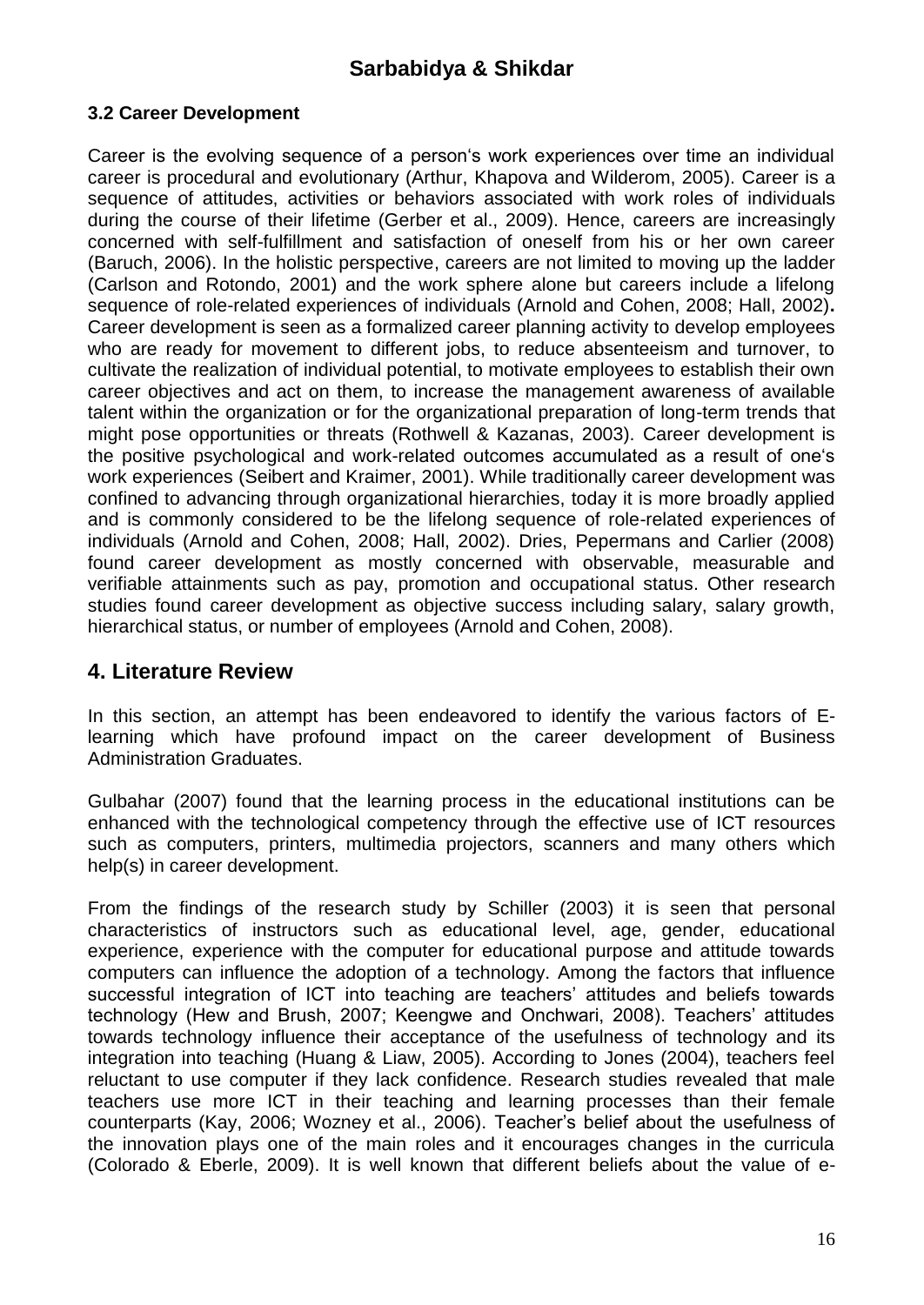learning encourage teachers to apply e-learning technology on different levels (Renzi, 2008). Matuga (2001) stated that the successful design and teaching of any course hinges on the personality, educational philosophy and pedagogical style of the instructor. Webster and Hackley (1997) proposed three instructor characteristics that affect e-learning success: (1) IT competency; (2) teaching style; and (3) attitude and mindset.

According to the study conducted by Selim (2005), e learning success is based on students' characteristics such as computer competency, interactive collaboration and e learning course content design, etc.

Frydensberg (2002) found that distance learning, open learning, etc., in the form of elearning relies on institutional commitment (technical infrastructure and technical support, technical training, etc.). According to Masoumi and Lindström (2012), effective implementation of e-learning is influenced by explicit institutional visions and goals (longterm aims that guide current practice) and a well-defined mission and strategy that describes technology's place in education. Keller (2009) proved that organizational culture has the strongest impact on elearning technology integration by academic teachers through the level of organizational learning, thus the expected effort and observability have stronger connection with the lower level of organizational learning, while social influence and facilitating circumstances relate to the higher level of organizational learning.

The research has found that workplace peer support from the co-workers is positively related to greater job satisfaction and training effectiveness, and the level of social support received from significant others, including top management, supervisors, peers, and subordinates, all have an influence on individuals career (Chen et al., 2007; Harris et al., 2007). Numerous studies have found proof that managerial support in e-learning as helpful interactions on the job from supervisors is positively associated with staff well-being (Chuo et al., 2011; Felman-Baruch and Schwartz, 2002; van Veldhoven, de Jonge, Broersen, Kompier, and Meijman, 2002; Way and MacNeil, 2006).

Research studies have also revealed the significant role of family support (parental and spousal) in motivating individual's participation in career development or continued professional education (Harvey, Sinclair, and Dowson, 2005; Maurer, Weiss, Barbeite, 2003),

In view of this, Bhattacherjee (2001) built a TAM integrated model to explain that users' intentions to continue using a particular technology are driven by their satisfaction with prior usage. Many other studies found empirical support for the causal relationship between e-learning and career development and have demonstrated that e-learner's with higher levels of satisfaction with a service or product will have higher subsequent use (Chiu, Sun, Sun, and Ju, 2007; Hsu et al., 2006; Roca, Chiu, and Martinez, 2006). Several studies in finding the drivers of a successful e-learning outcome have suggested that the TAM is appropriate for predicting learning satisfaction in e-learning and have shown that the constructs in the TAM (such as perceived usefulness) significantly affect learner satisfaction (Arbaugh, 2000; Sun, et al., 2008). As Arbaugh (2000) described in his study on the acceptance of web-based MBA courses, perceived usefulness and perceived ease of use of the delivery medium will influence students' attitudes towards their learning experience, enhance the experience and satisfaction with the experience, and, therefore, make them more likely to participate in other e-learning opportunities. Bhattacherjee, Perols, and Sandford's (2008) considered maximum users' satisfaction as important strategy in the process of implementing successful e-learning programs.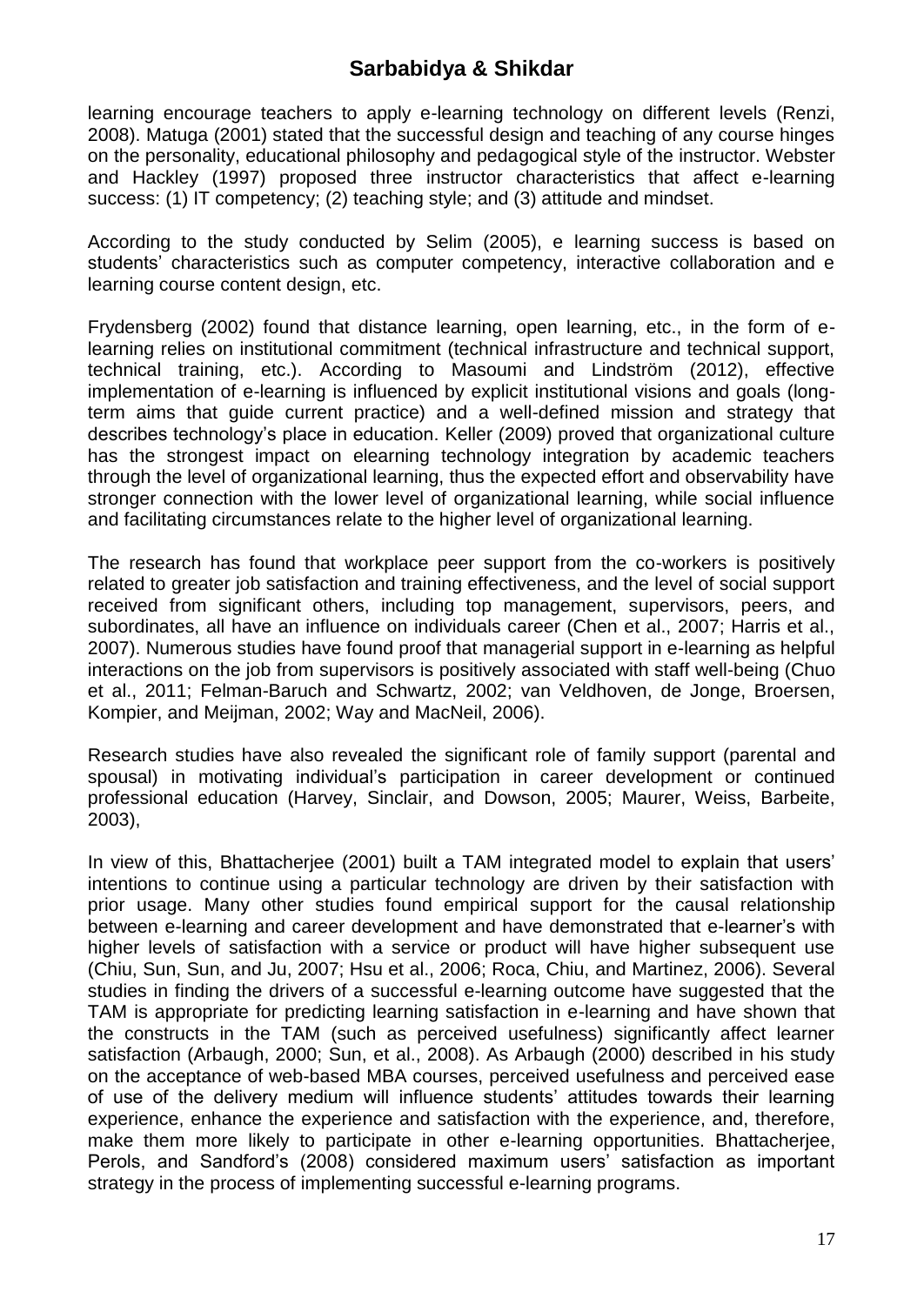Recent studies indicate that an e-learner's computer self-efficacy directly affects his/her career through the continued use of the online learning systems (Chang and Tung, 2008; Hsu et al., 2012; Sun et al., 2008). Since self-efficacy is domain specific (Joo, Bong and Choi, 2000), the concept of e-learning self-efficacy (ELSE) is introduced, referring to the belief that one can be successful in e-learning activities. Recent studies also indicate that an e-learner's computer self-efficacy directly affects his/her perceived e-learning satisfaction and behavioural intentions to continually use the online learning systems (Chang and Tung, 2008; Hsu et al., 2012; Sun et al., 2008).

Nanayakkara and Whiddett (2005) found that capacity and reliability of an ICT infrastructure act as influencing factors for the e-learner's in planning their career. Venkatesh et al. (2003) found that an organizational and technical infrastructure support the use of the e-learning system.

Muheisen (2010) found e-learning as the distance, time, effort and cost effective to the improvement of the overall level of academic achievement, teacher-student assistance in providing an attractive learning environment, that does not depend on the place or time. Internet-based communication may provide information in either synchronous or asynchronous way (Zengin, Arikan and Dogan, 2011). Such communication has become one of the most important means to provide learning resources for students to share and obtain information (Richard and Haya, 2009). Over the past decade, the *World Wide Web*  has become one of the most important means for providing learning resources for students to share and obtain information (Richard and Haya, 2009)**.** More recently, a new wave of World Wide Web applications, web 2.0 emerged with a potential to further improve learning and sharing of information among the learners and teachers (Ferdig 2007; Pence 2007; Simôes and eGouveia 2008). Wiki (Wikipedia, Seedwiki, Wetpaint), Blogs (Blogger, Wordpress), social bookmarking (Club penguin, Ning, facebook, Myspace), and video sharing sites (You-tube, U-Stream) are some examples of web 2.0 (Richard and Haya, 2009). The ease of use of e-learning system encourages the students to pursue the learning of their course modules (Davis, 1989).

Many researchers have documented the need of training and support as one of facilitating conditions in adopting e-learning management system. Vannatta and Fordham (2004) assert that the amount of technology training was one of the best predictors of technology use. Croxall and Cummings (2000) established that hours of training and availability of technology are significantly related to teacher's classroom usage of technology; use of technology in teaching increased as hours of training increased. They also contend that training should target the integration of technology in instruction so that skills of e-learners can be enhanced which will help them in their respective career development.

The aforementioned intensive review of literature identified a good number of factors of ICT based training or class sessions including technological competency and e-learning mindset of students and faculty members, IT infrastructure, teaching style, interactive collaboration, ease of access, etc. However, they did not completely exhibit the role of proactive e-learning for career development. In fact, the reviewed findings do not exactly answer to the principal research question of the current study to know whether e-learning can ensure career development of business administration graduates or not. For authentic answer to this question, the development of research hypothesis such as 'E-learning can ensure career development of Business Administration Graduates' has been necessitated. Now, this has to be statistically proved on the basis of the primary data.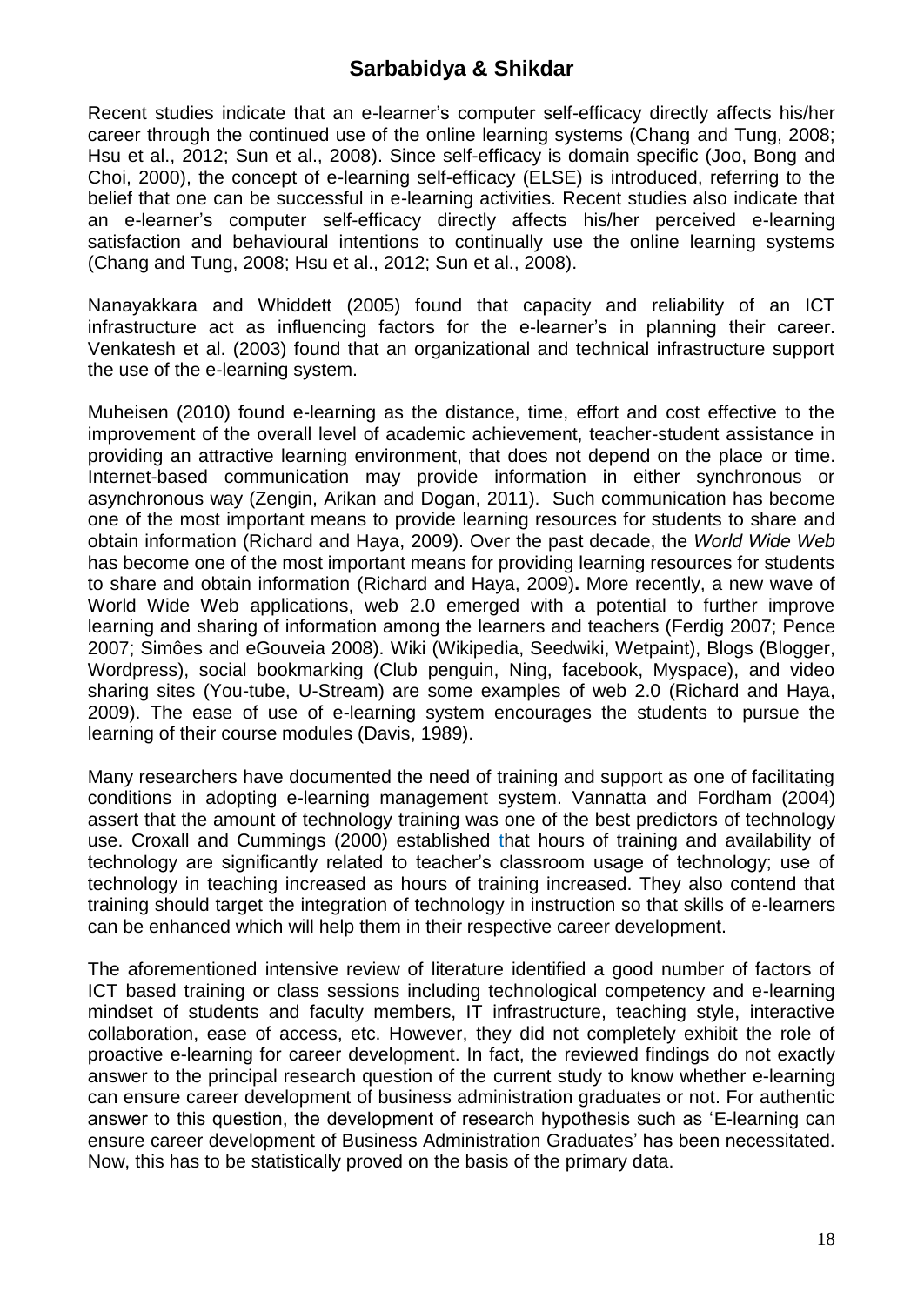# **5. Research Problem**

The institutions involved in higher education are playing crucial role in the human resource development of the country. In this regard, the role of both public and private universities in Bangladesh is very significant since they help in the career development of the graduates. It is worthy to mention here that the Business Administration discipline with its most demanding Bachelor and Masters degree is quite popular among the prospective graduates who like to pursue a business oriented career. Hence, there is acute competition among the universities in one hand and graduates on the other hand. Now-adays, e-learning has been quite effective and popular among both the universities and their graduates because through this platform many journals, e-books, past assignments, industry reports, government and non-government reliable statistics, etc., are available which act as vast resources for studying in business administration. One major benefit of this platform is that it is very cost effective for both the ends. Thus, e-learning has become a reliable and effective approach to adopt by the universities to help in career development of their business administration graduates. In this connection, e-learning may be an effective approach for career development of the business administration graduates.

# **6. Methodology of the Study**

| Cod<br>е       | <b>Items</b>                | <b>Sources</b>                                                                                                                                                                                                           |  |  |  |  |  |
|----------------|-----------------------------|--------------------------------------------------------------------------------------------------------------------------------------------------------------------------------------------------------------------------|--|--|--|--|--|
| V <sub>1</sub> | Technological<br>competency | Gulbahar (2007)                                                                                                                                                                                                          |  |  |  |  |  |
| V <sub>2</sub> | Instructor characteristics  | Colorado & Eberle, 2009; Hew and Brush, 2007; Huang & Liaw,<br>2005; Jones, 2004; Kay, 2006; Keengwe and Onchwari, 2008;<br>Matuga, 2001; Renzi, 2008; Schiller, 2003; Webster and Hackley,<br>1997; Wozney et al., 2006 |  |  |  |  |  |
| v3             | Students' characteristics   | Selim, 2005                                                                                                                                                                                                              |  |  |  |  |  |
| v4             | Institutional commitment    | Frydensberg, 2002; Keller, 2009; Masoumi and Lindström, 2012                                                                                                                                                             |  |  |  |  |  |
| v5             | Peer support                | Chen et al., 2007; Chuo et al., 2011; Felman-Baruch & Schwartz,<br>2002; Harris et al., 2007; Kompier, & Meijman, 2002; van<br>Veldhoven, de Jonge, Broersen, Way & MacNeil, 2006                                        |  |  |  |  |  |
| v6             | Family support              | Harvey, Sinclair, & Dowson, 2005; Maurer, Weiss, Barbeite, 2003                                                                                                                                                          |  |  |  |  |  |
| V <sub>7</sub> | e-learner's satisfaction    | Arbaugh, 2000; Bhattacherjee, 2001; Bhattacherjee, Perols, and<br>Sandford, 2008; Chiu, Sun, Sun, & Ju, 2007; Hsu et al., 2006;<br>Roca, Chiu, & Martinez, 2006; Sun, et al., 2008                                       |  |  |  |  |  |
| v8             | e-learner's self-efficacy   | Chang & Tung, 2008; Hsu et al., 2012; Joo, Bong, & Choi, 2000;<br>Sun et al., 2008                                                                                                                                       |  |  |  |  |  |
| v9             | ICT Infrastructure          | Nanayakkara & Whiddett, 2005; Venkatesh et al., 2003                                                                                                                                                                     |  |  |  |  |  |
| v10            | Effective communication     | Ferdig, 2007; Muheisen, 2010; Pence, 2007; Richard and Haya,<br>2009; Simôes and eGouveia, 2008; Zengin, Arikan & Dogan,<br>2011                                                                                         |  |  |  |  |  |
| v11            | Ease of use and access      | Davis 1989                                                                                                                                                                                                               |  |  |  |  |  |
| v12            | Training of Trainers        | Croxall & Cummings, 2000; Vannatta & Fordham, 2004                                                                                                                                                                       |  |  |  |  |  |

#### **Table 1: E-Learning Factors that Affect Career Development**

### **Table 2: Career Development through E-Learning**

| Code | <b>Items</b>       | <b>Sources</b>                                                                                                                                                                                                                         |  |  |  |  |
|------|--------------------|----------------------------------------------------------------------------------------------------------------------------------------------------------------------------------------------------------------------------------------|--|--|--|--|
| CD   | Career Development | Arnold and Cohen, 2008; Arthur, Khapova and Wilderom, 2005;<br>Baruch, 2006; Carlson and Rotondo, 2001; Dries, Pepermans<br>and Carlier, 2008; Gerber et al., 2009; Hall, 2002; Rothwell &<br>Kazanas, 2003; Seibert and Kraimer, 2001 |  |  |  |  |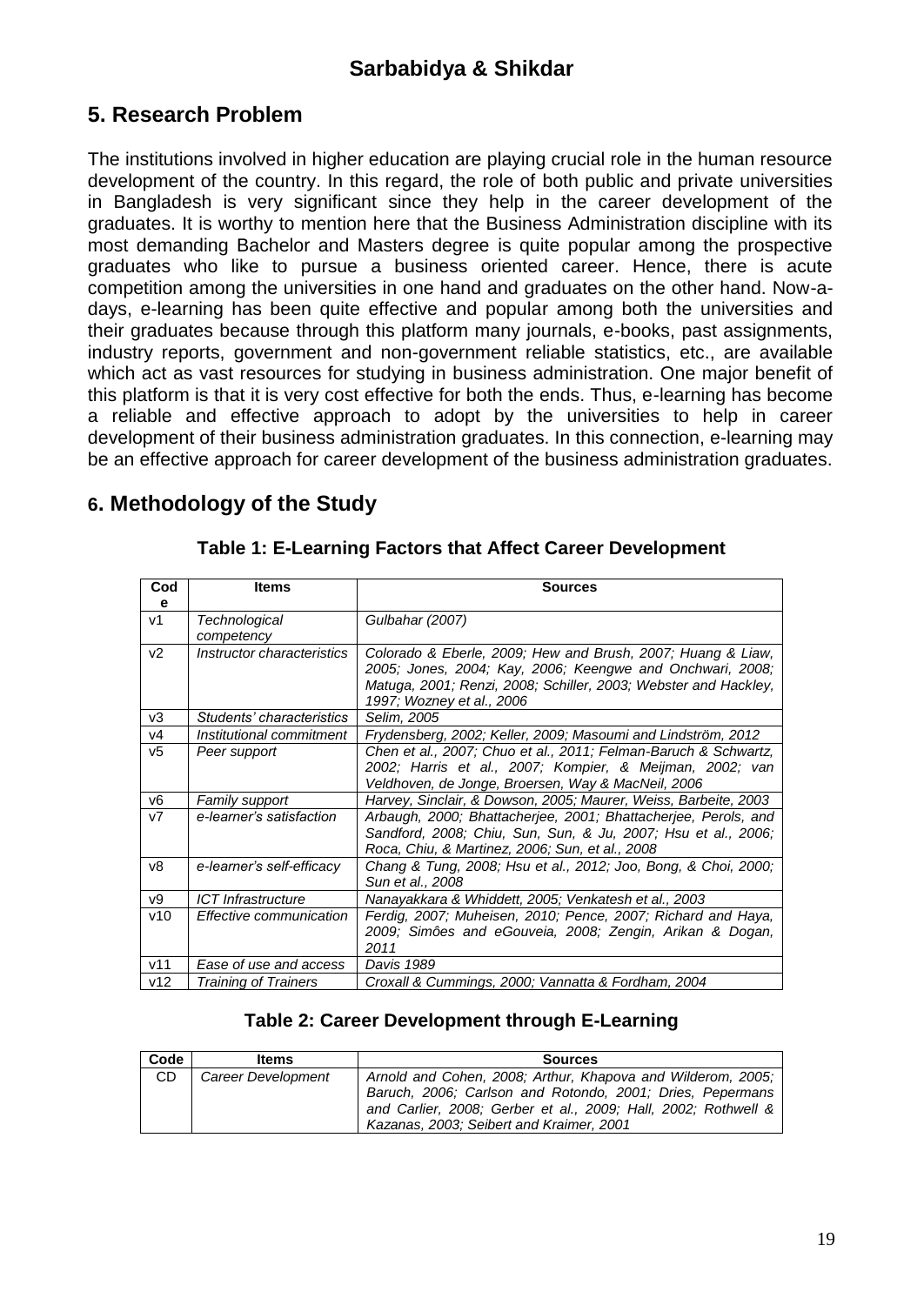The current study is the combination of both primary and secondary data collection and their analyses in which, the primary data have been collected from the sample size of 100 respondents including 42 female and 52 male students of the 3 public and 3 private universities during the month of November 2016 using random sampling method through a structured and self-administered questionnaire based extensive survey comprising of open-ended and non-forced, balanced and odd numbered non-comparative itemized questions using a 5-point Likert scale  $(1 =$  strongly disagree,  $5 =$  strongly agree). The data collected through literature review are exhibited in the Table 1 and Table 2 have been analyzed through multiple regression.

The appropriateness, timeliness, construction and relevance of the study may be assessed through the following reliability and validity tests.

#### **6.1 Reliability of the Study**

The Cronbach's Alpha values of the expectations and perceptions of the e-learning respondents are .856 and .869 respectively which are greater than 0.5. This refers to the reliability of the current study.

#### **6.2 Validity of the Study**

The values of Kaiser-Meyer-Olkin (KMO) Measure in the **Table 3** show that the expectations and perceptions of the e-learning respondents are acceptable since they are greater than 0.50. This suggests the adequacy of the sample size for the research study. From the results of the Bartlett's Test of Sphericity, it is seen that the approximate chisquare statistics of expectations and perceptions of the e-learning respondents are significant since they are greater than the table value. So, it is clearly evident that the study is valid for both expected and perceived level of the respondents.

#### **Table 3: Validity Analysis**

|            | <b>Expectations</b> |               |                   | <b>Perceptions</b> |            |               |                   |      |
|------------|---------------------|---------------|-------------------|--------------------|------------|---------------|-------------------|------|
|            | KMO                 |               | <b>Bartlett's</b> | Sig.               | <b>KMO</b> |               | <b>Bartlett's</b> | Sig. |
|            | Value               | Acceptable    | Chi-              |                    | Value      | Acceptable    | Chi-              |      |
|            |                     | <b>Status</b> | <b>Square</b>     |                    |            | <b>Status</b> | <b>Square</b>     |      |
| E-Learning | .797                | middling      | 554.396           | .000               | .835       | meritorious   | 499.106           | .000 |

# **7. Rationale of the Study**

In today's competitive world, a graduate of business administration plans for a career which helps him/her with market ready profile having practical industry insights. Since the higher education institutes and universities provide e-learning facilities and resources like reports and reliable statistics on the trends of product and brand development, industrial growth, etc., this enriches the knowledge and practical exposures of their graduates which in turn enhances their career opportunities in various arenas of entrepreneurial and corporate affiliations. From this perspective, the current study is justified as it furthers academic understanding by extending the knowledge of both e-learning and career development theory and practice. Thus, the findings and implications of this research will contribute to the existing theories by empirically investigating the impact of the factors of elearning on the career development of the graduates of business administration discipline.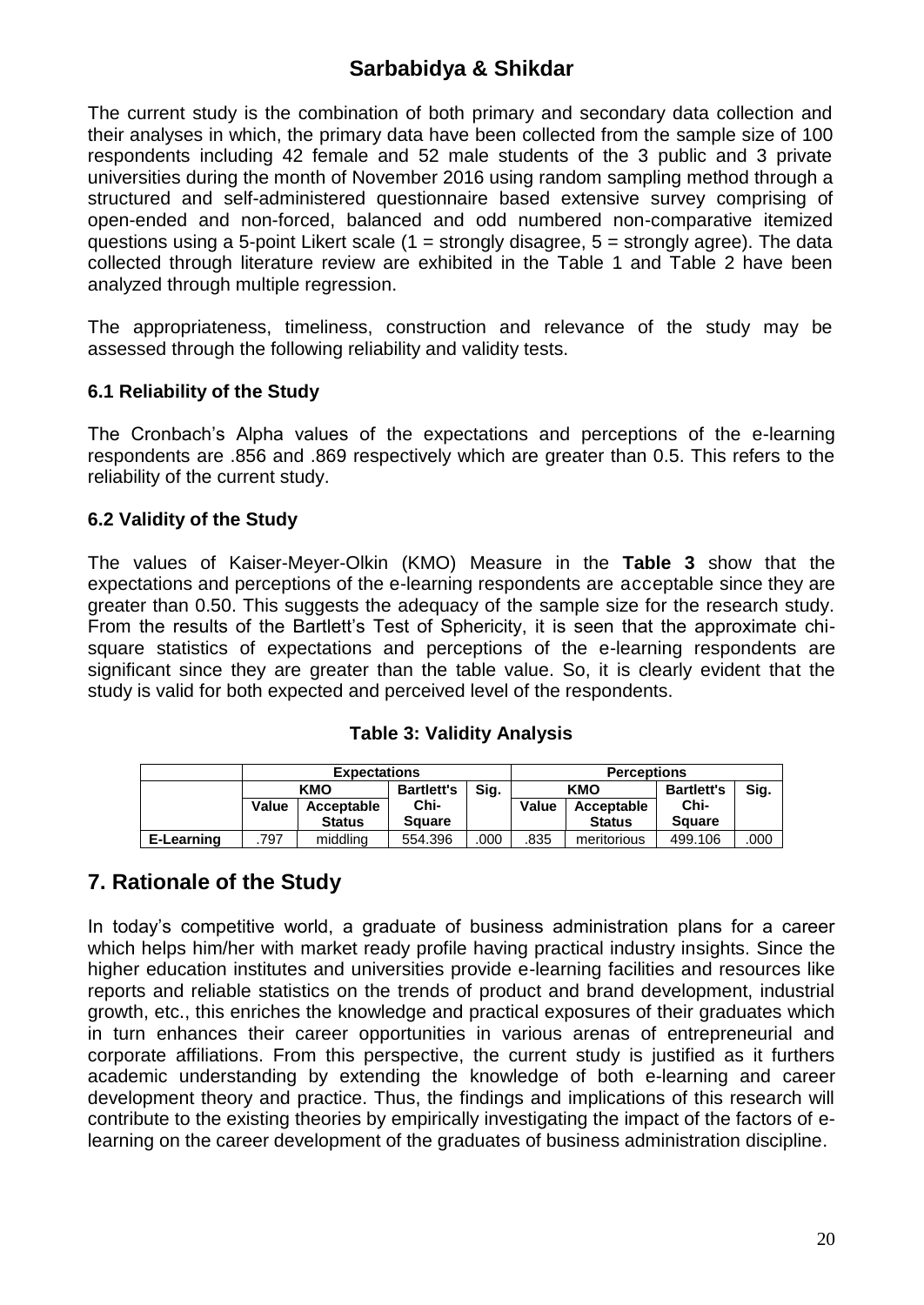# **8. Gap Analysis Results**

Based on the survey data, the following section exhibits the analysis and findings of this study.

The mean scores from the sample are illustrated in **Table 4**.

| S/L             | <b>Items</b>                    | <b>Perceptions</b><br>(P) | <b>Expectations</b><br>(E) | <b>Career Development Gap</b><br>(CD) |  |
|-----------------|---------------------------------|---------------------------|----------------------------|---------------------------------------|--|
| No.             |                                 | Mean                      | Mean                       | $CD = P - E$                          |  |
|                 | <b>Fechnological competency</b> | 4.2100                    | 4.6800                     | $-0.47$                               |  |
| $\overline{2}$  | Instructor characteristics      | 4.1300                    | 4.6500                     | $-0.52$                               |  |
| 3               | Students' characteristics       | 4.1800                    | 4.7200                     | $-0.54$                               |  |
| 4               | Institutional commitment        | 4.1800                    | 4.7400                     | $-0.56$                               |  |
| 5               | Peer support                    | 4.1100                    | 4.7200                     | $-0.61$                               |  |
| 6               | Family support                  | 3.9200                    | 4.6200                     | $-0.70$                               |  |
|                 | e-learner's satisfaction        | 4.1500                    | 4.7000                     | $-0.55$                               |  |
| 8               | e-learner's self-efficacy       | 4.2700                    | 4.7400                     | $-0.47$                               |  |
| 9               | <b>ICT Infrastructure</b>       | 4.3000                    | 4.7400                     | $-0.44$                               |  |
| 10              | Effective communication         | 4.2400                    | 4.9400                     | $-0.70$                               |  |
| 11              | Ease of use and access          | 4.1600                    | 4.6900                     | $-0.53$                               |  |
| 12 <sub>1</sub> | <b>Training of Trainers</b>     | 4.1000                    | 4.7000                     | $-0.60$                               |  |
| Totals          |                                 | 49.95                     | 56.64                      | $-6.69$                               |  |
| Average         |                                 | 4.1625                    | 4.72                       | $-0.5575$                             |  |

For each statement the mean Expectation (E) and Perception (P) values, along with Career Development (CD) value from the formula are presented,  $CD = P - E$ (Parasuraman *et al.,* 1988). The three columns provide summary results for the career development through e-learning in Bangladesh, where the gap  $(P - E)$  is negative. This refers to perceptions of the respondents falling short against their initial expectations, and the presence of Career Development gaps. The findings suggest a short fall on all the items measured. The expectation and perception items were measured using a five (5) point Likert scale, from  $1 =$  strongly disagree, to  $5 =$  strongly agree, with 3 serving as a mid-point/neutral opinion on the scale. Mean scores greater than 3 identify a tendency for respondents to agree with a particular statement, whereas means of less than 3 indicate disagreement.

# **8.1 Expectations (E)**

It can be concluded from the Table data that twelve (12) Expectation (E) values among the respondents were higher (means ranging from 4.6200 to 4.9400). This suggests that respondents really have higher expectations in terms of need for all the items covering these 12 statements.

# **8.2 Perceptions (P)**

It can be concluded from the Table data that all of the items exceeded midpoint 3 such as from 3.9200 to 4.3000 suggesting that the sample had a tendency to agree that sufficient items have given adequate perception among the respondents.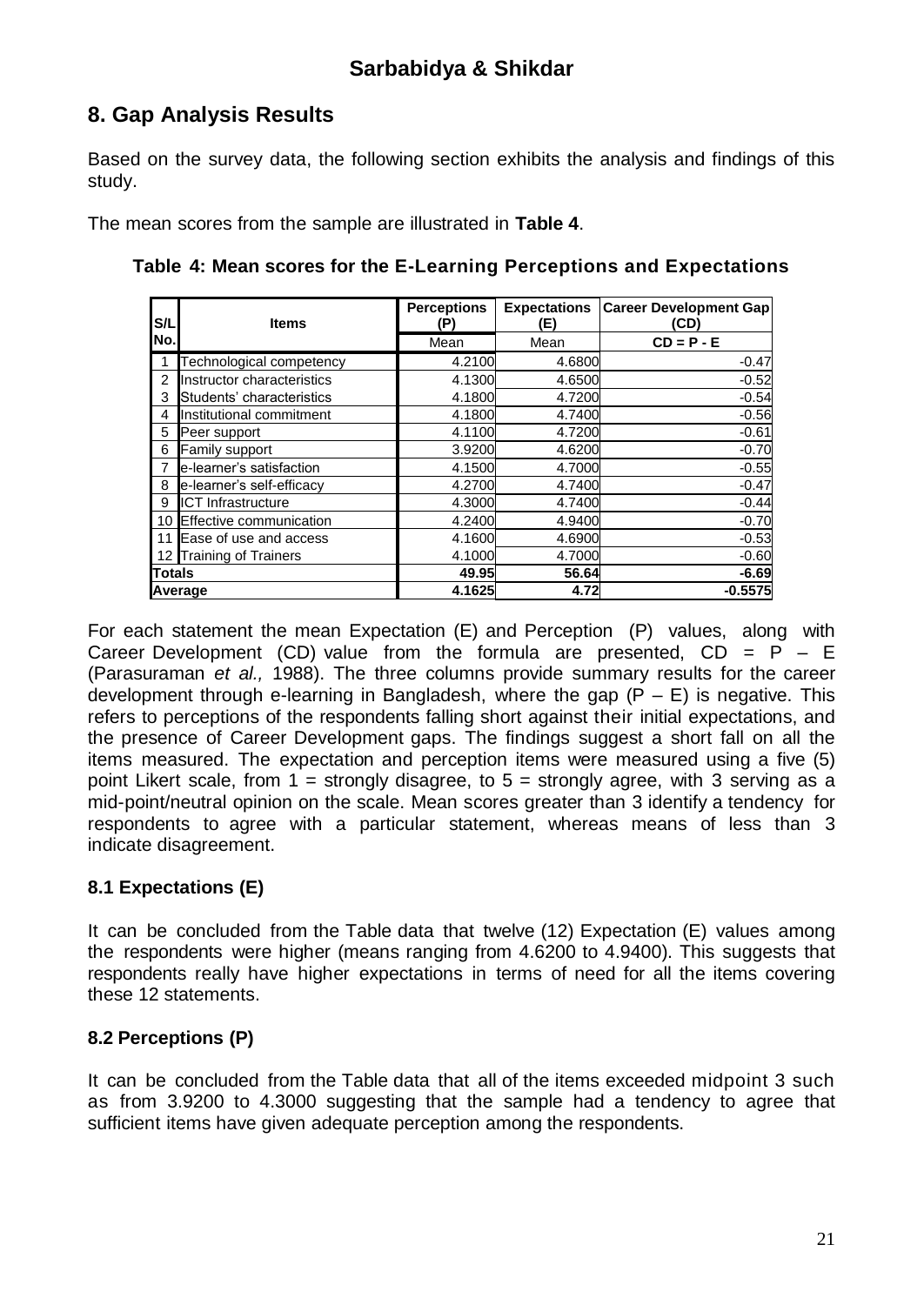The total mean scores for career development through e-learning perceptions and expectation items were 49.95 and 56.64 respectively with a gap of -6.69. While the averages mean scores for career development through e-learning perceptions and expectation items were 4.1625 and 4.72 with a gap of -0.5575. This score indicates that there is gap in the career development through e-learning in Bangladesh.

#### **8.3 Gaps between Perceptions and Expectations (P-E)**

The gaps in the career development through e-learning in Bangladesh are demonstrated in the third column of Table 4. As each item has a negative value, respondents' perceptions of the career development through e-learning are falling short of their expectations.

From the gap analysis, it is evident that there are gaps in e-learning based career development of business administration graduates. Thus, the result of gap analysis rejects the null hypothesis (H0) that "E-learning cannot ensure career development of Business Administration Graduates" and proves or accepts the alternative hypothesis (Ha) that "Elearning can ensure career development of Business Administration Graduates".

### **9. Conclusion**

**From the statistical evidence it is clear that there is a causal effect of effective e-learning** and career development of business administration graduates.

The present paper is unique for its compliance with the reliability and validity test criterion. The uniqueness of this study is that it has adopted gap analysis to find the differences between the perceptions and expectations of the business administration graduates regarding the impact of e-learning on the career development. This form of analysis was not found in the previous studies mentioned in the literature review.

The new findings of this paper are that there is gap in the career development through elearning in Bangladesh. This has been statistically proved in two ways in the present paper. Firstly, with a gap of -6.69 by deducting the total mean scores for career development through e-learning perception items 49.95 and expectation items 56.64. Secondly, with a gap of -0.5575 by deducting the averages mean scores for career development through e-learning perceptions and expectation items were 4.1625 and 4.72. This paper adds value to the area of research by suggesting the ways of mitigating the identified gaps in each of the 12 aspects of career development through e-learning the concerned educational entities need to pay much attention and take necessary measures so that they can ensure proper training on e-learning for the students and faculty members, development of e-learning policies, easy to use technologies, infrastructures and facilities, etc.

The current paper is very much significant from the results of higher reliability and validity scores. As there is gap in the men scores indicate that improvement requires to increase technological competency of the instructors and students, institutional commitment, peer and family support, good ICT Infrastructure and their ease of use and access, etc.

It is a matter of limitation of this study that the previous studies though were on e-learning, none of them was found directly related to the impact of e-learning on the career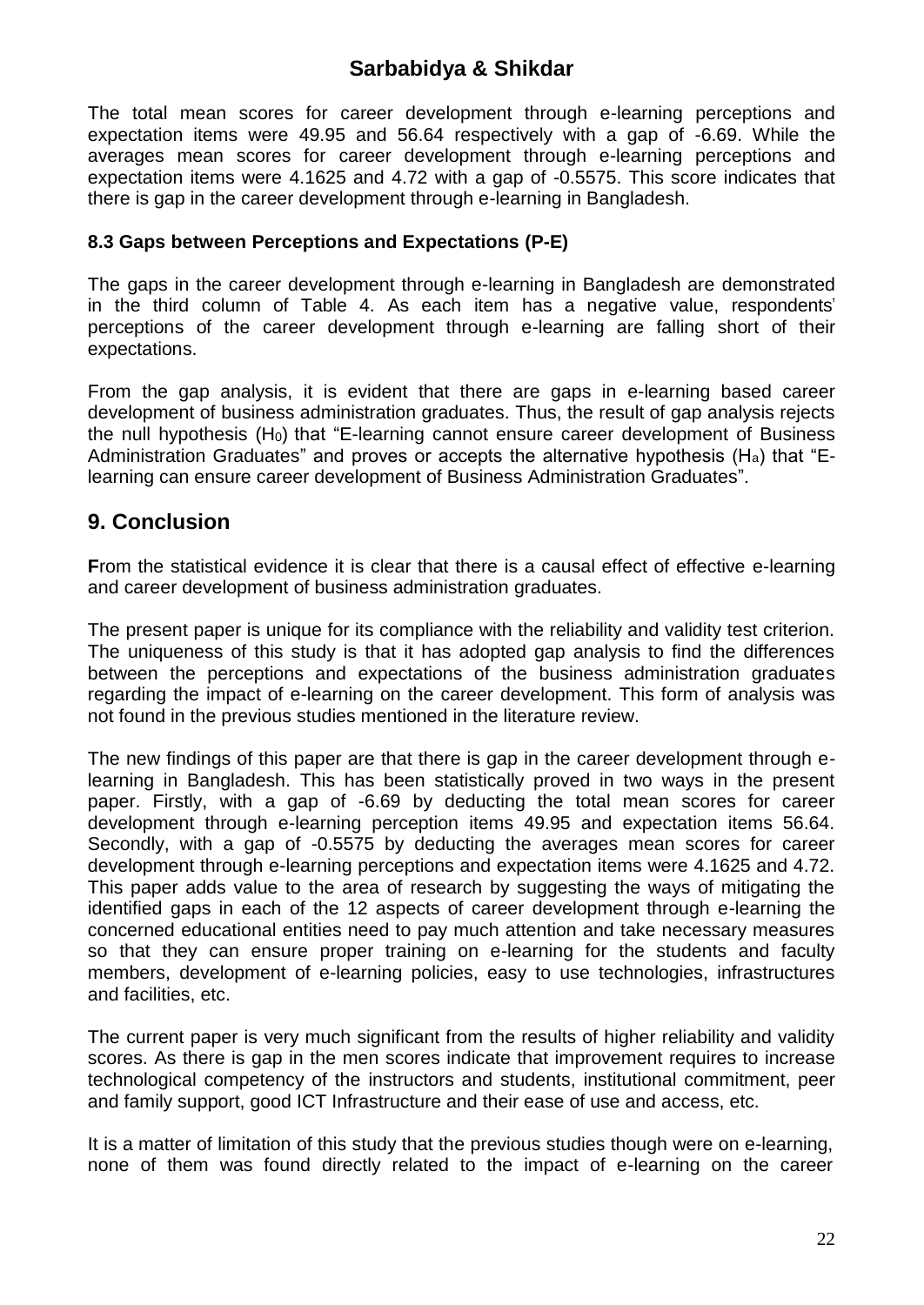development of the business administration graduates. Moreover, these studies focused either one or some aspects other than the complete subject matter of the current study. For example, the findings of the previous studies on the variables like v1 namely technological competency, v3 namely students' characteristics and v11 namely ease of use and access. This means that there are limited research findings on some of the identified factors. This is the reason to overcome the identified limitations a primary survey has been undertaken to examine the impact of e-learning on the career development of the business administration graduates.

The present study contributes to the career development through e-learning a systematic process of extensive literature review followed by the primary survey findings and analysis together with conclusive implications. Thus, the paper will enable the concerned educational entities with necessary course of actions which will enable the academia in developing its knowledge centric theory based on proven practice.

### **References**

- Arbaugh, JB 2000, 'Virtual classroom characteristics and student satisfaction in internetbased MBA courses', *Journal of Management Education,* Volume 24, Number 1, pp. 32-54
- Arnold, J, and Cohen, L 2008, *The psychology of careers in industrial and organizational settings: A critical but appreciative analysis*, Wiley, New York.
- Arthur, MB, Khapova, SN, and Wilderom, CPM 2005, 'Career success in a boundaryless career world', *Journal of Organizational Behavior*, Volume 26, Number 2, pp. 8, 177– 202
- Baruch, Y 2006, 'Career development in organizations and beyond: Balancing traditional and contemporary viewpoints', *Human Resource Management Review*, Volume 16, Number 2, pp. 125– 138
- Basheer, AA-a, & Ibrahim, AM 2011, 'Measuring the acceptance and adoption of Elearning by academic staff', *Knowledge Management & E-learning: An International Journal*, Volume 3, Number 2, pp. 201 -221
- Bhattacherjee, A 2001, 'Understanding information systems continuance: An expectation-confirmation model', *MIS Quarterly,* Volume *25,* Number 3, pp. 351-370
- Bhattacherjee, A, Perols, J, & Sanford, C 2008, 'Information technology continuance: A theoretical extension and empirical test', *Journal of Computer Information Systems,*  Volume *49,* Number 1, pp. 17-26
- Bhuiyan, SH 2011, 'Modernizing Bangladesh public administration through egovernance: Benefits and challenges', *Government Information Quarterly,* Volume 28, Number 1, pp. 54-65
- Borstorff, PC, & Lowe, SL 2007, 'Students perceptions and opnions toward e-learning in the college environment', *Academy of Educational Leadership Journal*, Volume 11, Number 2, pp. 13 - 30
- Broadbent, B 2002, *ABCs of e-Learning*, Jossey-Bass, San Francisco.
- Carlson, DS, and Rotondo, DM 2001, 'Differences in promotion stress across career stage and orientation', *Human Resource Management*, Volume 40, Number 2, pp. 99–110
- Chang, SC, & Tung, FC 2008, 'An empirical investigation of students' behavioral intentions to use the online learning course websites', *British Journal of Educational Technology,* Volume *39,* Number 1, pp. 71-83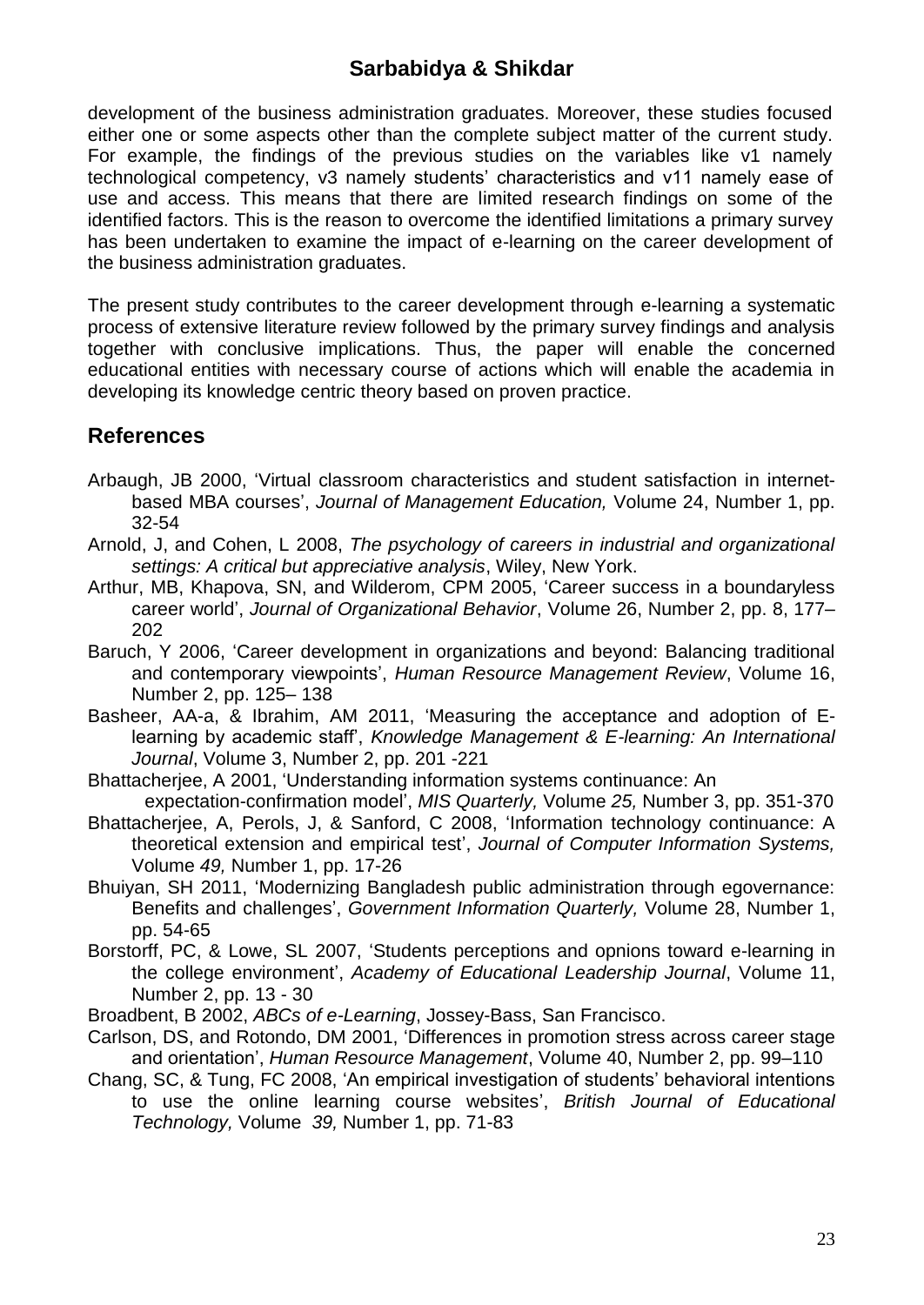- Chen, CY, Sok, P, & Sok, K 2007, 'Exploring potential factors leading to effective training: An exclusive study on commercial banks in Cambodia', *Journal of Management Development,* Volume *26,* Number 9, pp. 843-856
- Chen, ET 2008, 'Successful e-learning in corporations', *Communications of the IIMA,*  Volume *8,* Number 2, pp. 45-54
- Chiu, CM, Sun, SY, Sun, PC, & Ju, TJ 2007, 'An empirical analysis of the antecedents of web-based learning continuance', *Computers & Education,* Volume *49*, Number 4, pp. 1224-1245
- Chuo, YH, Tsai, CH, Lan, YL, & Tsai, CS 2011, 'The effect of organizational support, selfefficacy and computer anxiety on the usage intention of e–learning system in hospital', *African Journal of Business Management,* Volume *5,* Number 14, pp. 5518- 5523
- Colorado, J & Eberle J 2009, 'The Relationship of Student Demographics and Academic Performance in an Online Learning Environment', In T Bastiaens et al (Eds.), *Proceedings of World Conference on E-Learning in Corporate*, Government, Healthcare, and Higher Education, Chesapeake, VA: AACE, pp. 2469-2474
- Croxall, K, & Cummings, MN 2000, 'Computer usage in family and consumer sciences classrooms', *Journal of Family and Consumer Sciences Education*, Volume 18, Number 1, pp. 9-18
- Dries, N, Pepermans, R, and Carlier, O 2008, 'Career success: Constructing a multidimensional model', *Journal of Vocational Behavior,* Volume 73, Number 2, pp. 254–267
- Felman-Baruch, C, & Schwartz, J 2002, 'Sources of social support and burnout, job satisfaction, and productivity', *Journal of Occupational Health Psychology,* Volume *7,*  Number 1, pp. 84-93
- Ferdig, R 2007, 'Examining social software in teacher education', *Journal of technology and teacher Education*, Volume 15, Number 1, pp. 5-10
- Frydensberg, J 2002, 'Quality Standards: A matrix of Analysis', *International review of research in open and distance learning*, Volume 3, Number 2, pp .1-12
- Gerber, M, Wittekind, A, Grote, G, and Staffelbach, B 2009, 'Exploring types of career orientation: A latent class analysis approach', *Journal of Vocational Behavior,* Volume 75, Number 3, pp. 303–318
- Gülbahar, Y 2007, 'Technology planning: A roadmap to successful technology integration in schools', *Computers & Education*, Volume 49, Number 4, pp. 943-956

Hall, DT 2002, *Careers in and out of organizations*, Sage Publications,

Thousand Oaks.

Harris, JI, Winskowski, AM, & Engdahl, BE 2007, 'The types of workplace social support in the prediction of job satisfaction', *The Career Development Quarterly,* Volume *56*, Number 2, pp. 150-156

Hattie, J 2009, *Visible learning*, Routledge, Abingdon.

- Harvey, P, Sinclair, C & Dowson, M 2005, 'Teacher motivations for postgraduate study: Development of a psychometric scale for Christian higher education', *Christian Higher Education Journal*, Volume *4,* Number 4, pp. 241-264
- Hew, KF & Brush, T 2007, 'Integrating technology into K-12 teaching and learning: current knowledge gaps and recommendations for future research', *Educational Technology Research and Development,* Volume 55, pp. 223-253
- Hsu, MH, Yen, CH, Chiu, CM, & Chang, CM 2006, 'A longitudinal investigation of continued online shopping behavior: An extension of the theory of planned behavior', *International Journal of Human-Computer Studies,* Volume 64, Number 9, pp. 889- 904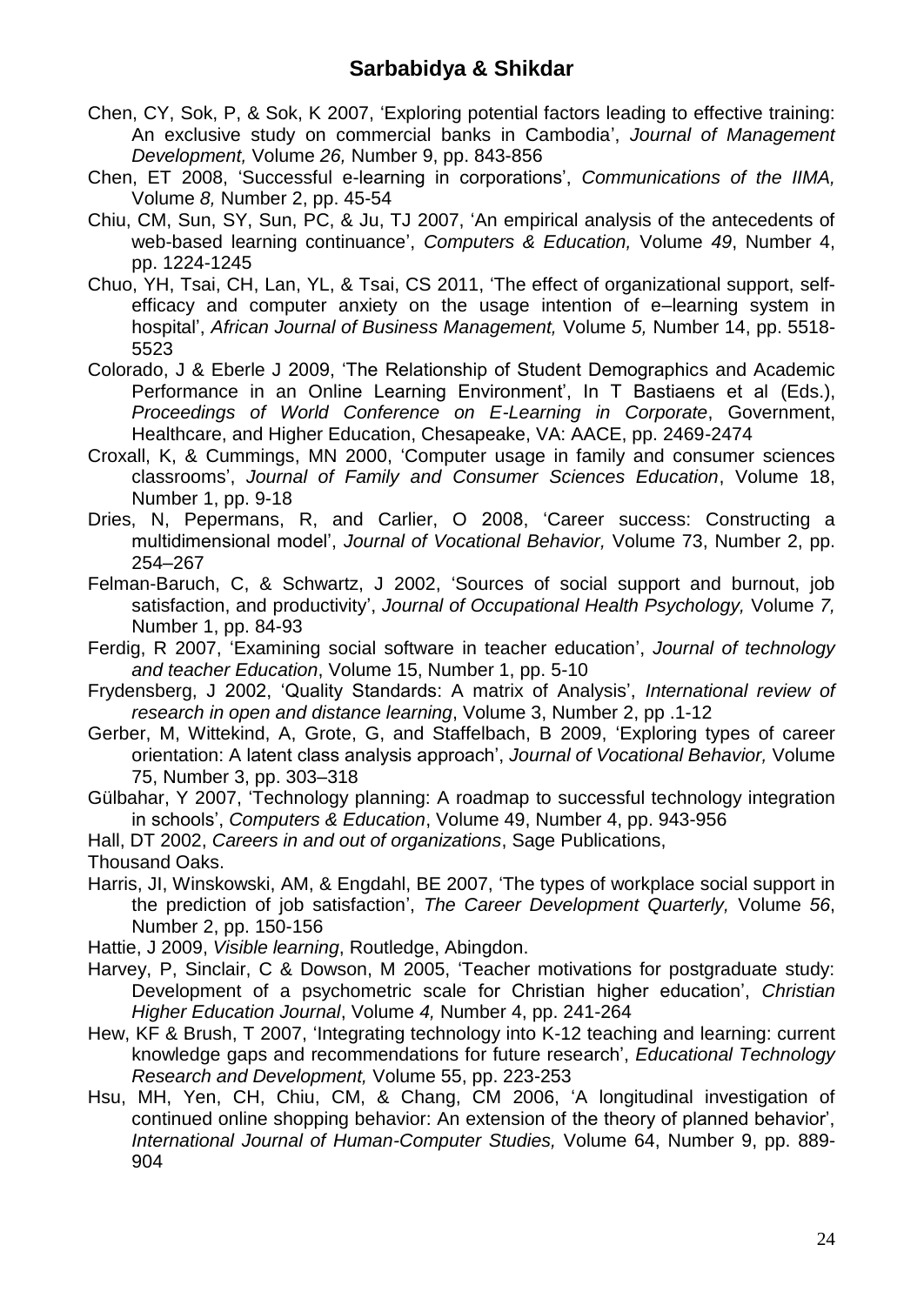- Hsu, YC, Ho, SN, Tsai, CC, Hwang, GJ, Chu, HC, & Wang, CY 2012, 'Research trends in technology-based learning from 2000 to 2009: A content analysis of publications in selected journals', *Educational Technology & Society,* Volume 15*,* Number 2, pp. 354-370
- Huang, HM, & Liaw, SS 2005, 'Exploring users' attitudes and intentions toward the Web as a survey tool', *Computers in Human Behavior*, Volume 21, Number 5, pp.729-743
- Jenkins, M, & Hanson, J 2003, *E-learning Series: A Guide for Senior Managers*, Learning and Teaching Support Network (LSTN) Generic Centre. United Kingdom
- Jones, A 2004, *A Review of the Research Literature on Barriers to the Uptake of ICT by Teachers*. British Educational Communications and Technology Agency.

Viewed May 20, 2010

[<http://www.becta.org.uk>](http://www.becta.org.uk/)

- Joo, YJ, Bong, M, & Choi, HJ 2000, 'Self-efficacy for self-regulated learning, academic self-efficacy, and Internet self-efficacy in Web-based instruction', *Educational Technology Research and Development,* Volume *48,* Number 2, pp. 5-17
- Kathawala, Y, and Wilgen, A 2004, 'E-learning: evaluation from and organization's perspective', *Training and Management Development Methods.* Volume 18, Number 4, p. 501
- Kartha, CP 2006, 'Learning business statistics vs traditional', *Business Review*, Volume 5, pp. 27 - 33
- Kay, R 2006, 'Addressing gender differences in computer ability, attitudes and use: The laptop effect', *Journal of Educational Computing Research*, Volume 34, Number 2, pp. 187-211
- Keller, C 2009, 'User Acceptance of Virtual Learning Environments: A Case Study from Three Northern European Universities', *Communications of the Association for Information Systems*, Volume 25, Article 38
- Keengwe, J, & Onchwari, G 2008, 'Computer technology integration and student learning: Barriers and promise', *Journal of Science Education and Technology*, Volume 17, Number 6, pp. 560–565
- Khaled Mahmud 2010, 'E-Learning for Tertiary Level Education in Least Developed Countries: Implementation Obstacles and Way Outs for Bangladesh', *International Journal of Computer Theory and Engineering*, Volume 2, Number 2, pp. 150-155
- Liu, Y, & Wang, H 2009, 'A comparative study on e-learning technologies and products: from East to the West. Systems Research & Behavioral Science', Volume 26, Number 2, pp. 191 - 209
- Masoumi, D, & Lindström, B 2011, 'Quality in e‐learning: a framework for promoting and assuring quality in virtual institutions', *Journal of Computer Assisted Learning*, Volume 28, Number 1, pp. 27-41
- Matuga, JM 2001, 'Electronic pedagogical practice: The art and science of teaching and learning on-line', *Educational Technology & Society*, Volume 4, Number 3, pp. 77- 84
- Maurer, T, Weiss, E & Barbeite, F 2003, 'A model of involvement in work-related learning and development activity: The effects of individual, situational motivational, and age variables', *Journal of Applied Psychology*, Volume *88*, Number 4, pp. 707-24
- Mumtaz, S 2000, 'Factors Affecting Teachers' Use of Information and Communications Technology: A review of the Literature', *Journal of Information Technology for Teacher Education*, Volume 9, Number 3, pp. 319-342
- Nanayakkara, C & Whiddett, D 2005, 'A model of user acceptance of e-learning technologies: A case study of a polytechnic in New Zealand', *Proceedings of 4th International Conference on Information Systems Technology and its application (ISTA 2005)*, New Zealand: Palmerston North.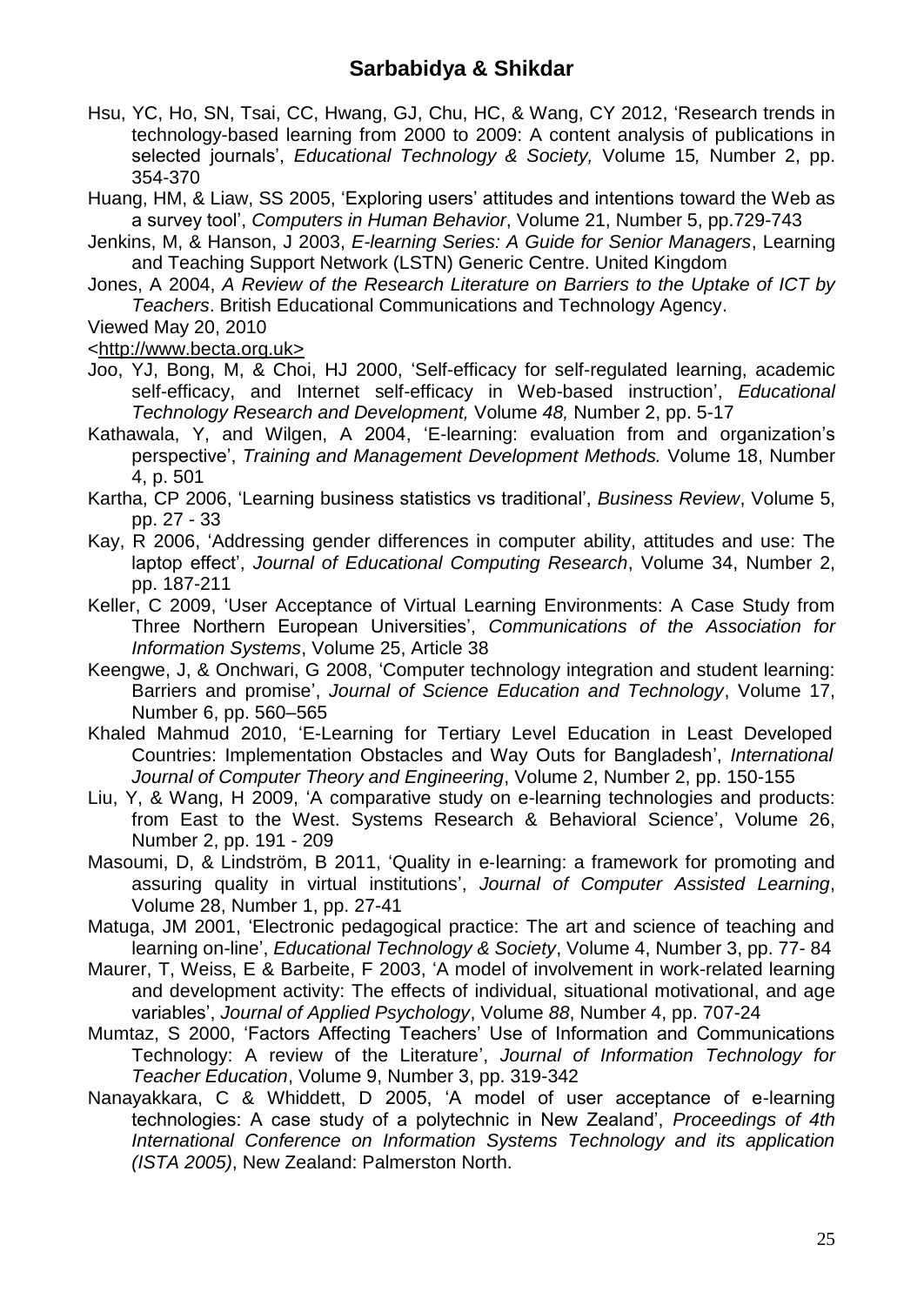- Pence, HE 2007, 'Preparing for the real web generation', *Journal of Educational Technology Systems*, Volume 35, Number 3, pp. 347-356
- Renzi, S 2008, 'Differences in University Teaching after Learning Management System Adoption: An Explanatory Model Based on Ajzen's Theory of Planned Behavior', PhD Thesis, University of Western Australia
- Richard, H and Haya, A 2009, 'Examining student decision to adopt web 2.0 technologies: theory and empirical tests', *Journal of computing in higher education*, Volume 21, Number 3, pp. 183-198
- Roca, JC, Chiu, CM, & Martinez, FJ 2006, 'Understanding e-learning continuance intention: An extension of the Technology Acceptance Model', I*nternational Journal of Human-Computer Studies,* Volume *64,* Number 8, pp. 683-696
- Rossi. PG 2009, 'Learning environment with artificial intelligence elements', *Journal of elearning and knowledge society*, Volume 5, Number 1, pp. 67-75
- Rothwell, WJ & Kazanas, HC 2003, *The Strategic Development of Talent: A Framework for Using Talent to Support Your Organizational Strategy*, HRD. Press Inc. Amherst (MA)
- Sadeq, AM 2003, 'Cooperation and collaboration for ODE: The Case of Bangladesh', *Proceedings of 17th AAOU Annual Conference,* Thailand, November, 12-14
- Schiller, J 2003, 'Working with ICT Perceptions of Australian Principals', *Journal of Educational Administration,* Volume *41,* Number 2, pp. 171-185
- Seibert, SE, and Kraimer, ML 2001, 'The Five-Factor Model of Personality and Career Success', *Journal of Vocational Behavior*, Volume 58, Number 1, pp. 1–21
- Selim, HM 2005, *Critical success factors for e-learning acceptance: Confirmatory factor models, Computers and Education*.
- Viewed December 30, 2007, [<http://www.elsevier.com/locate/compedu>](http://www.elsevier.com/locate/compedu)
- Khan, SH and Hasan, M 2012, 'Barriers to the introduction of ICT into education in developing countries: The Example of Bangladesh'**,** *International Journal of Instruction,* Volume *5,* Number *2,* p. 70
- Shohel, M, Mahruf C and Kirkwood, Adrian 2012, 'Using technology for enhancing teaching and learning in Bangladesh: Challenges and consequences', *Learning, Media and Technology*, Volume 37, Number 4, pp. 414 -428
- Shohel, MMC & Power, T 2010, 'Introducing mobile technology for enhancing teaching and learning in Bangladesh: Teacher perspectives', *Open Learning: The Journal of Open, Distance and e-Learning,* Volume *25,* Number 3, pp. 201-215
- Simôes, L & Gouveia, L 2008, 'Web 2.0 and higher education: pedagogical implications. Higher education: New Challenges and Emerging Roles for human and social Development', *Proceedings of 4th International Barcelona Conference on Higher Education,*Technical University Catalonia (UPC)
- Sun, PC, Tsai, RJ, Finger, G, Chen, YY & Yeh, D 2008, 'What drives a successful e-Learning? An empirical investigation of the critical factors influencing learner satisfaction', *Computers & Education,* Volume *50,* Number 4, pp. 1183-1202
- van Veldhoven, M, de Jonge, J, Broersen, S, Kompier, M, & Meijman, T 2002, 'Specific relationships between psychosocial job conditions and job-related stress: A threelevel analytic approach', *Work & Stress,* Volume *16,* Number 3, pp. 207-228
- Vannatta, RA & Fordham, N 2004, 'Teacher dispositions as predictors of classroom technology', *Journal of Research Technology in Education*, Volume 36, Number 3, pp. 253-272
- Vannatta, RA & O'Bannon, B 2002, 'Beginning to put the pieces together: A technology infusion model for teacher education', *Journal of Computing in Teacher Education*, Volume 18, Number 4, pp. 112-123